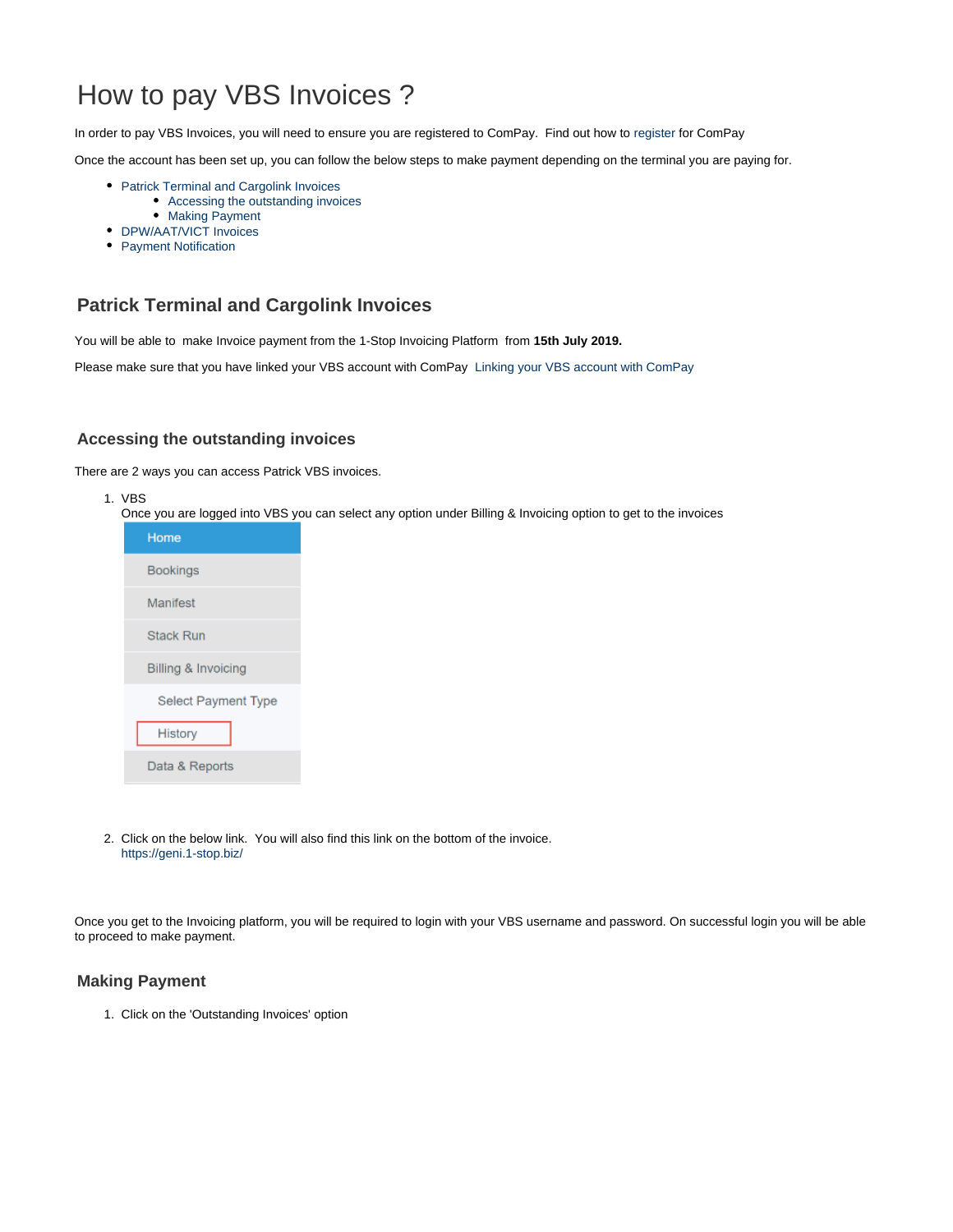

2. You will get a list of all outstanding invoices from Patrick

| <b>Billing Type</b><br><b>Invoice Number</b> |                             | ALL        |                       |                  |                 |                     |                         |         |           |
|----------------------------------------------|-----------------------------|------------|-----------------------|------------------|-----------------|---------------------|-------------------------|---------|-----------|
|                                              |                             |            | $\checkmark$          |                  |                 |                     |                         |         |           |
|                                              |                             |            |                       |                  |                 |                     |                         |         |           |
|                                              | From (Date Issued)          | 15/01/2019 | <b>THE</b>            | To (Date Issued) | 15/05/2019      | 1141                |                         |         |           |
|                                              |                             |            |                       |                  | Submit          |                     |                         |         |           |
|                                              |                             |            |                       |                  |                 |                     |                         |         |           |
|                                              | <b>Outstanding Invoices</b> |            |                       |                  |                 |                     |                         |         |           |
|                                              | <b>Biller</b>               |            | <b>Invoice Number</b> | Date Issued      | <b>Due Date</b> | <b>Billing Type</b> | <b>Status</b>           |         | Amount \$ |
| ш                                            | PATRICK NS PORT BOTANY      |            | VPBP                  | 21/01/2019       | 04/02/2019      | OPM_FEES_TO_CARRIER |                         | OVERDUE | 990.00    |
| ш                                            | PATRICK NS PORT BOTANY      |            | VPB718                | 21/01/2019       | 04/02/2019      | VBS_BILLING         |                         | OVERDUE | 16,830.88 |
| ш                                            | PATRICK CARGOLINK SYDNEY    |            | CLS004                | 21/01/2019       | 04/02/2019      | <b>VBS BILLING</b>  |                         | OVERDUE | 114.40    |
|                                              |                             |            |                       |                  |                 |                     |                         |         |           |
|                                              |                             |            |                       |                  |                 |                     | <b>Total Amount \$</b>  |         | ٠         |
|                                              |                             |            |                       |                  |                 |                     | <b>Total Credit \$</b>  |         |           |
|                                              |                             |            |                       |                  |                 |                     | <b>Total Payable \$</b> |         | $\sim$    |
|                                              | PROCEED                     |            |                       |                  |                 |                     |                         |         |           |

\*\* PENDING\_SETTLEMENT indicates that the payment has been submitted and waiting for the funds to transfer.

3. Select the invoices you wish to pay. As you select the invoices you will notice that the Total amount will be updated.

|        | <b>Biller</b>                                                                                              | <b>Invoice Number</b> | <b>Date Issued</b> | Due Date   | <b>Billing Type</b>  | <b>Status</b>           | Amount \$ |
|--------|------------------------------------------------------------------------------------------------------------|-----------------------|--------------------|------------|----------------------|-------------------------|-----------|
| ☑      | PATRICK NS PORT BOTANY                                                                                     | <b>VPBPC</b>          | 21/01/2019         | 04/02/2019 | OPIA_FEES_TO_CARRIER | OVERDUE                 | 990.00    |
| ш      | PATRICK NS PORT BOTANY                                                                                     | <b>VPB7</b>           | 21/01/2019         | 04/02/2019 | <b>VBS BILLING</b>   | OVERDUE                 | 16,830.88 |
| $\Box$ | PATRICK CARGOLINK SYDNEY                                                                                   | CLSO<br>$-5$          | 21/01/2019         | 04/02/2019 | <b>VBS BILLING</b>   | OVERDUE                 | 114.40    |
|        |                                                                                                            |                       |                    |            |                      |                         |           |
|        | <b>Total Amount \$</b>                                                                                     |                       |                    |            |                      |                         | 990.00    |
|        |                                                                                                            |                       |                    |            |                      | <b>Total Credit \$</b>  | $\sim$    |
|        |                                                                                                            |                       |                    |            |                      | <b>Total Payable \$</b> | 990.00    |
|        |                                                                                                            |                       |                    |            |                      |                         |           |
|        |                                                                                                            |                       |                    |            |                      |                         | PROCEED   |
|        |                                                                                                            |                       |                    |            |                      |                         |           |
|        | ** PENDING_SETTLEMENT indicates that the payment has been submitted and waiting for the funds to transfer. |                       |                    |            |                      |                         |           |

- 4. If there are no credits available in your account then you will see "Pay Now" button instead of the 'Proceed' button to make payment
- 5. If you have credits in your account, you will be presented with the credits with either a tick or without a tick
	- a. Ticked These credits are being applied to the current transaction. The credits are preselected based on the total amount of the invoices selected
	- b. Unticked These credits are available in your account but you cannot use them with the current transaction.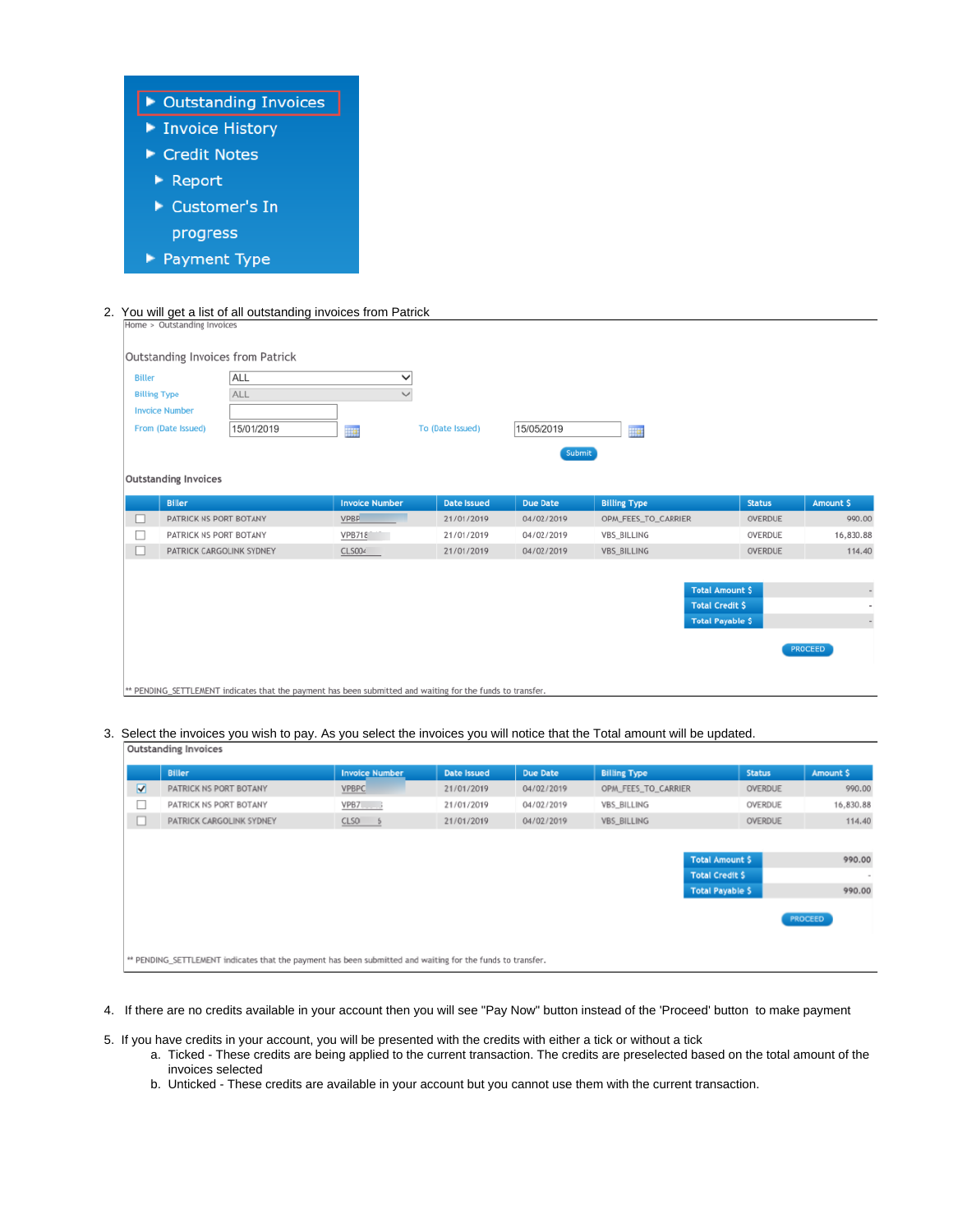|                      | <b>Reference</b>   | <b>Date Issued</b> | <b>Amount \$</b> |
|----------------------|--------------------|--------------------|------------------|
| $\blacktriangledown$ | VPBPR004           | 19/11/2018         | 715.00           |
| $\checkmark$         | CPB10              | 10/01/2019         | 55.00            |
| √                    | CPB1005            | 03/01/2019         | 55.00            |
|                      | VPBPR004           | 31/12/2018         | 2,337.50         |
|                      | <b>VPBPR004600</b> | 26/11/2018         | 440.00           |
|                      | VPBPR0046          | 17/12/2018         | 1,182.50         |

In regards to using the credits, please note :

- The total credits selected must always be less than the total invoices selected.
- Credits cannot be partially used
- 6. Once you click on 'Yes', you will be taken back to the previous screen. You will see a pay now button this time. Click on this button to make the payment.

| <b>Total Amount \$</b>  | 990.00        |
|-------------------------|---------------|
| <b>Total Credit S</b>   | 825.00        |
| <b>Total Payable \$</b> | 165.00        |
| <b>PAY NOW</b>          | <b>CANCEL</b> |

7. You will see a payment summary once the payment has been created. In the case of any failed payments, you will be given details of the failed payments.



After clicking on the close button, you will be taken back to the outstanding screen. You will notice that the invoices you paid will disappear from the outstanding screen or will have status called "PENDING SETTLEMENT". This status indicates that the payment has been made successfully and is waiting for the funds to be transferred.

### <span id="page-2-0"></span>**DPW/AAT/VICT Invoices**

These invoices can be paid directly in ComPay

- 1. Log into Compay <https://compay.1-stop.biz/Login/Login.aspx?B=COMPAY>
- 2. Enter your Client ID, username and password
- 3. Click on "New Adhoc Payment " menu on the left-hand side